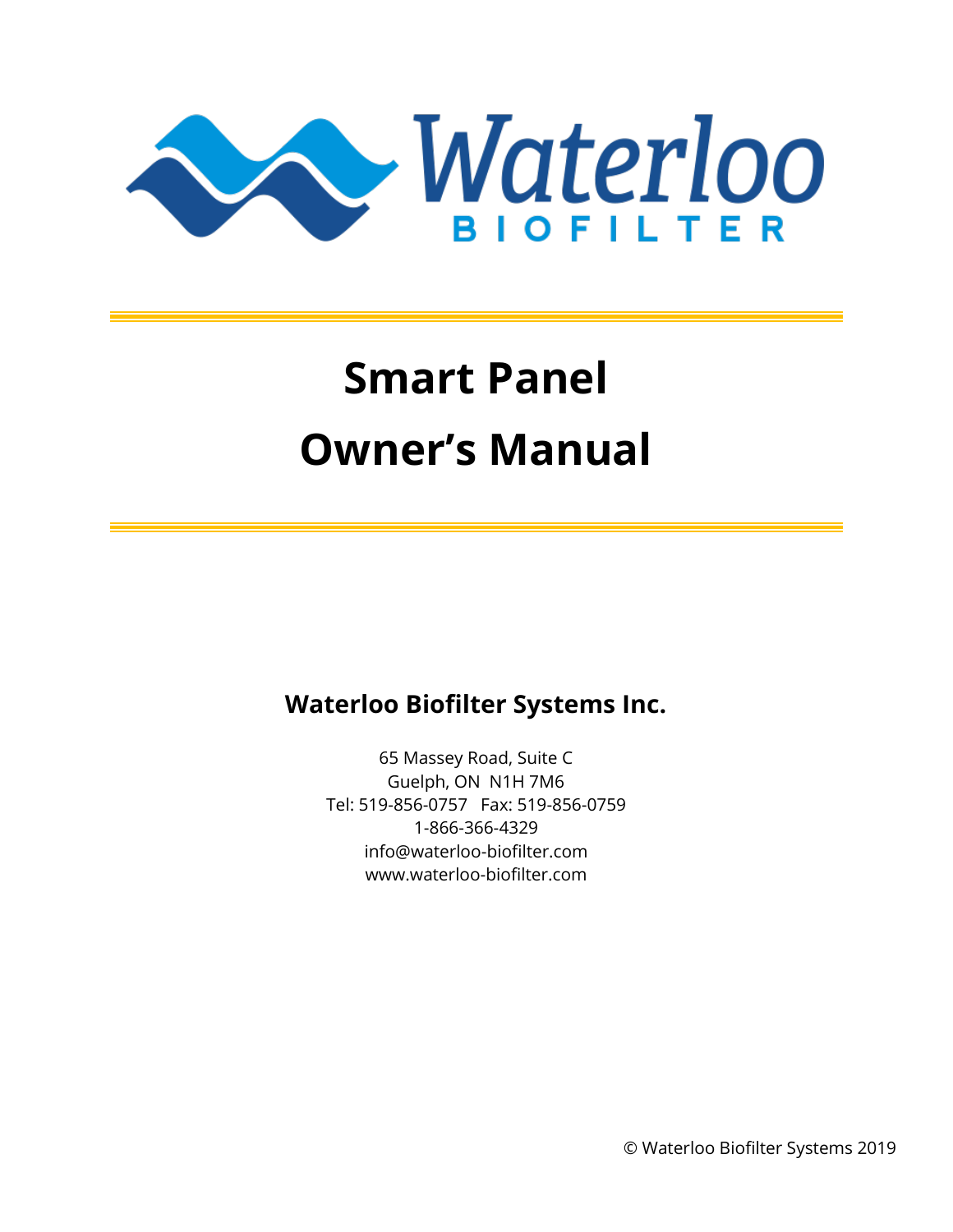## <span id="page-1-0"></span>**Table of Contents**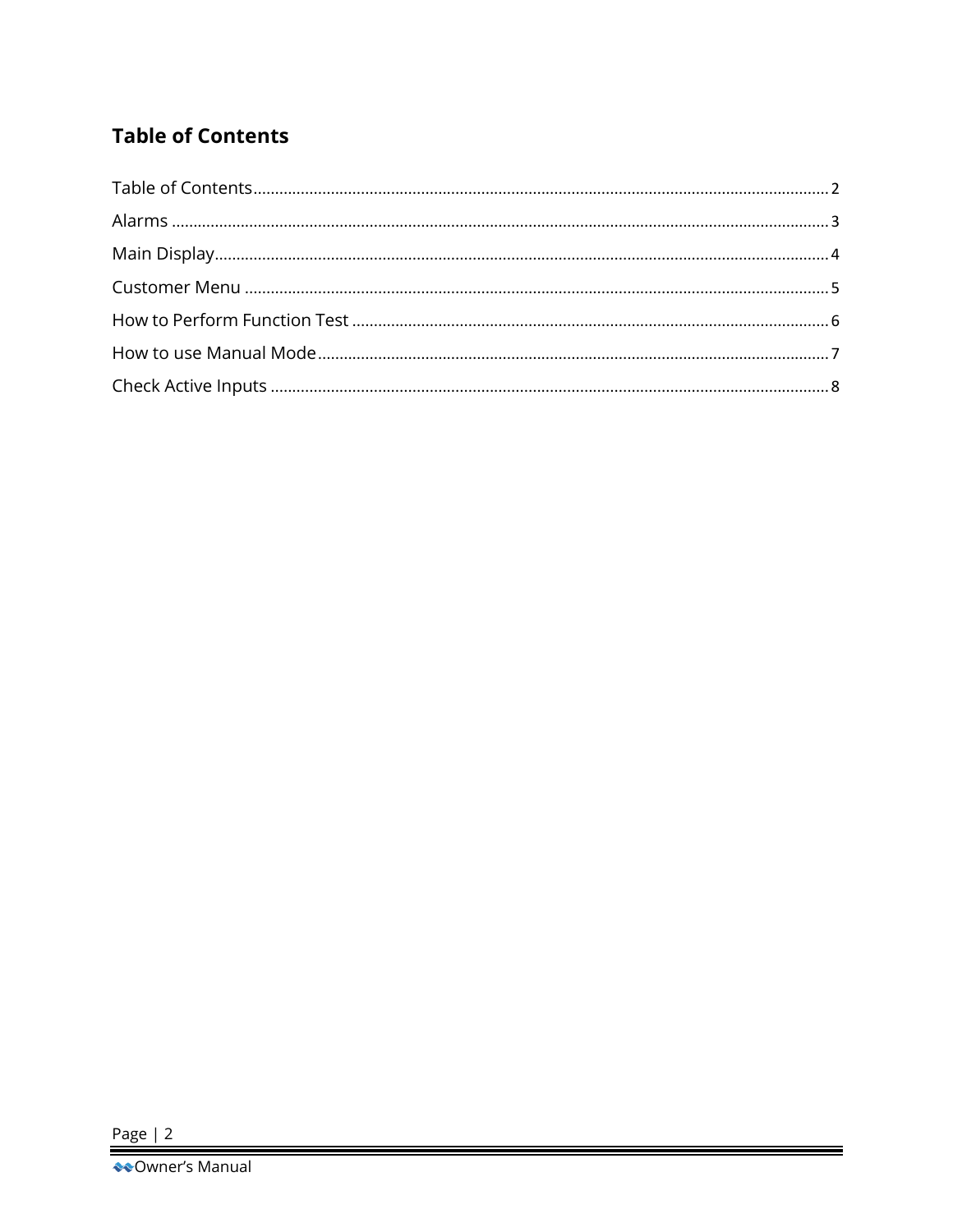## <span id="page-2-0"></span>**Alarms**

Your control panel is equipped with audible and visual alarms. When the alarm goes off you will hear a loud buzzer sound and the light on top of the control panel will turn on.

#### **Why is the alarm going off?**

The alarm indicates that the water level in the pump tank or Biofilter is too high.

#### **What should you do?**

You should call your maintenance provider immediately. Limit water use until the problem has been corrected.

#### **How do I silence the alarm?**

Press the **ESC** <sup>ESC</sup> key on the panel face to silence to alarm.

Remember that this does NOT mean the problem has been solved, you will still need to contact Waterloo Biofilter or your service provider to rectify the situation.

Page | 3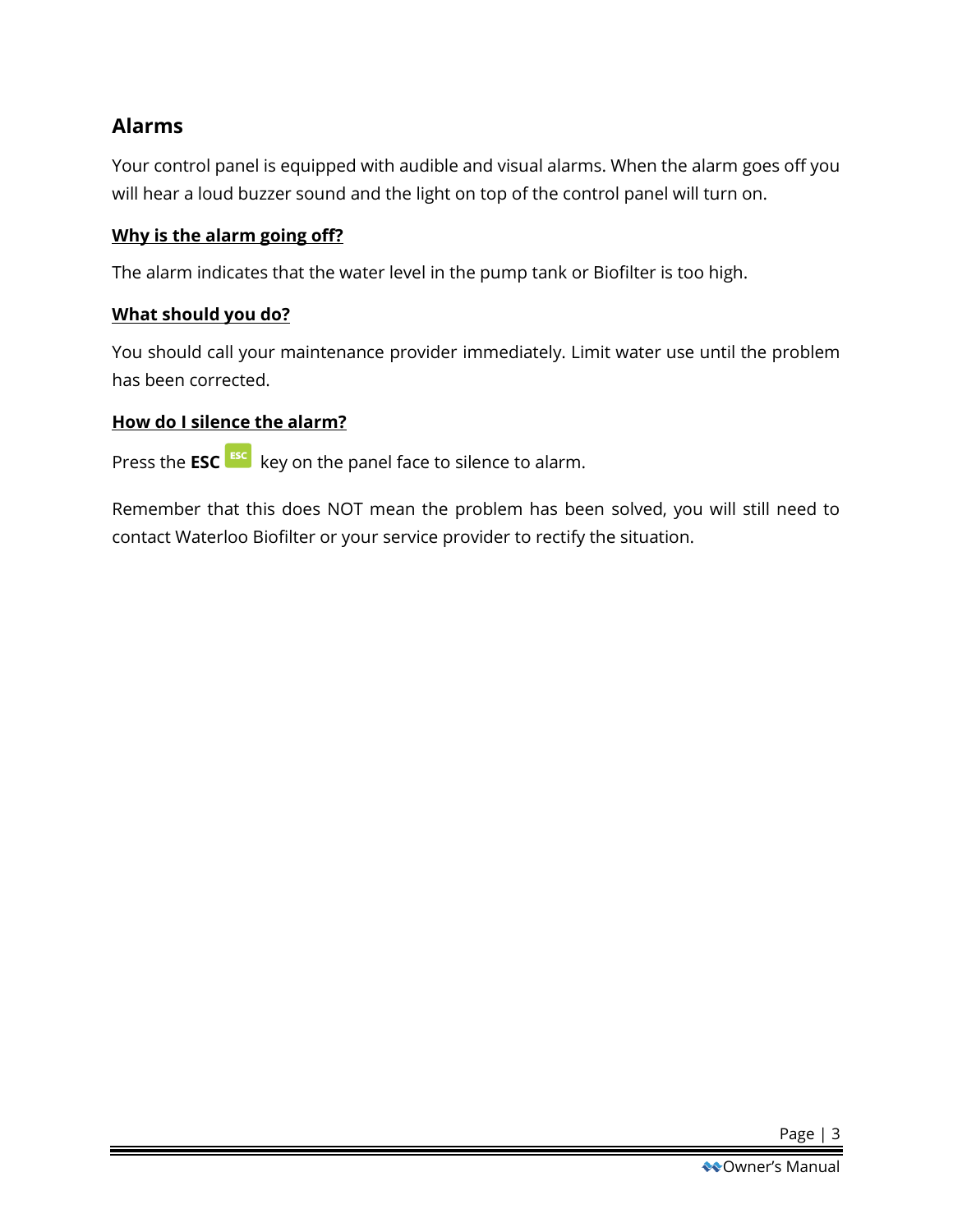## <span id="page-3-0"></span>**Main Display**



#### **1.** Outputs

Displays active and Inactive. In the picture above Outputs 1 is Active (shaded) and Output 2 is inactive. Depending on the number of outputs connected to the panel, the display will change. When an output is active, the timer counts down how long until it is deactivated. When the output is inactive, the timer counts down how long until it is activated.

**2.** Inputs

Displays whether Inputs 1 to 4 are active. Shaded Inputs are active.

**3.** Current Readings

The current draw in amperage of an active output is displayed here. For panels with more than 5 outputs, current sense will be displayed on a separate screen.

**4.** Cellular Connection

Connection to the server is displayed on the screen by a cell tower icon.

**5.** Cellular Signal Strength

The strength of the cell signal is displayed here. Panel automatically determines best carrier to use based on signal strength.

**6.** Date / Time

The date is displayed in DD.MM.YY format.

**7.** Time

The user can select a 12 HR or 24 HR clock in the Date / Time menu.

**8.** Interface Buttons

Keys to navigate around the control panel interface

| <b>Key</b> | <b>Description</b>                            |
|------------|-----------------------------------------------|
| OK         | Confirm selection                             |
| <b>ESC</b> | Cancel selection / Go back to previous screen |
|            | Scroll Down / Decrease number                 |
|            | Scroll Up / Increase number                   |
|            | Right / Shift character to Right              |
|            | Left / Shift character to Left                |

Page | 4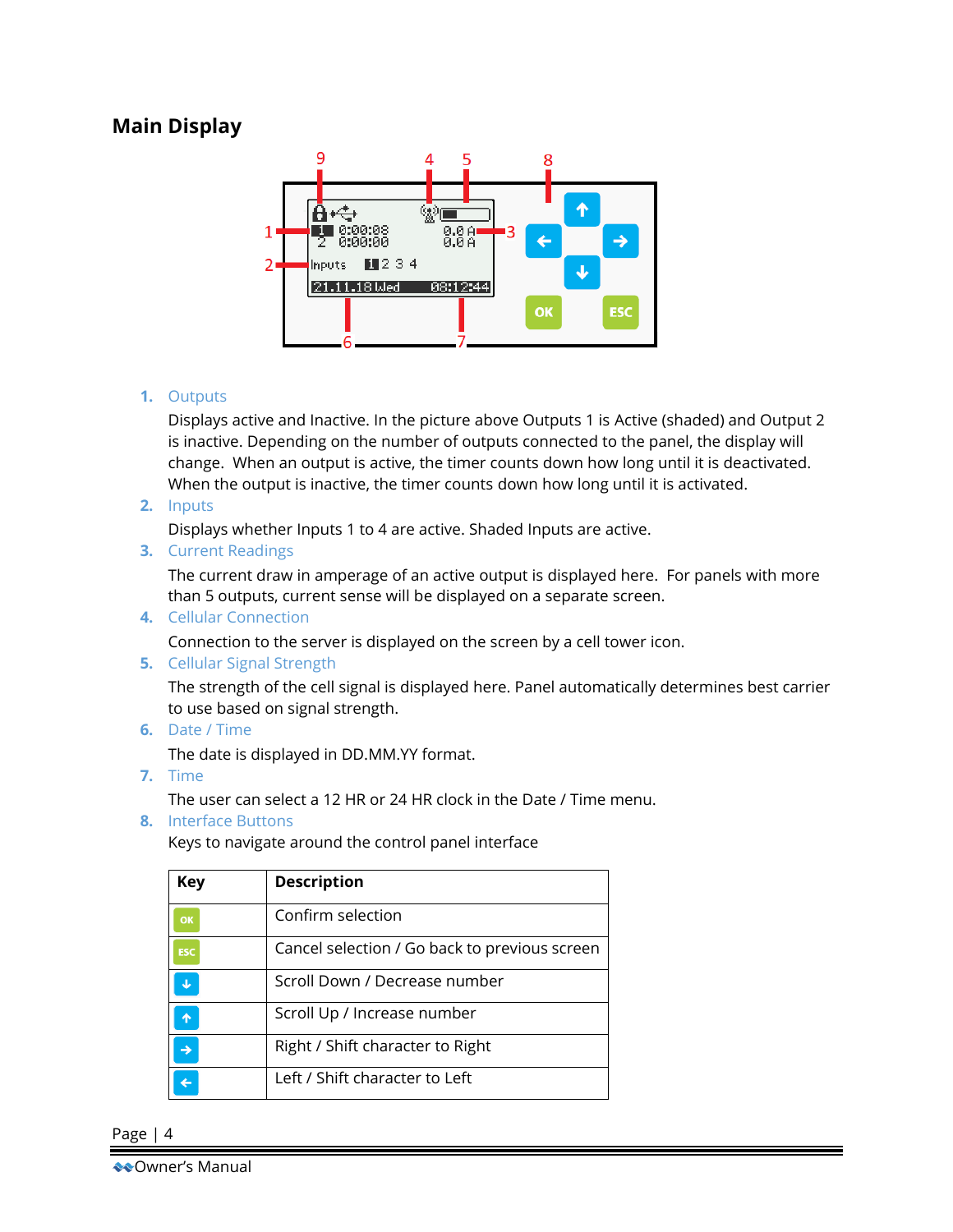## <span id="page-4-0"></span>**Customer Menu**

The **Customer Menu** gives access to the basic functions of the control panel. This section is accessed by pressing the **Down a** arrow on the main screen.



#### **Device Information**

General information regarding the device. Includes Firmware version, Serial Number, Variant information and production date.

#### **Function Test**

Function Test allows a user to perform a quick run through all the outputs to verify proper operation and amperage readings. The cycle will run through all enabled outputs by sequence, test the alarm and check the backup battery status.

#### **Manual Mode**

Allows operator(s) to temporarily run a specified output for a period of time. The time of this run is predetermined at time of construction.

#### **Operation Time**

Breakdown of the Operation Time for all outputs. Operation time is broken down by calendar weeks.

#### **Date / Time**

Allows user to change date and time settings.

#### **Display**

Allows user to modify Contrast, Brightness and Illumination settings.

#### **Language**

Choose language of operation.

#### **Restart Panel**

Performs a software restart of the panel.

Page | 5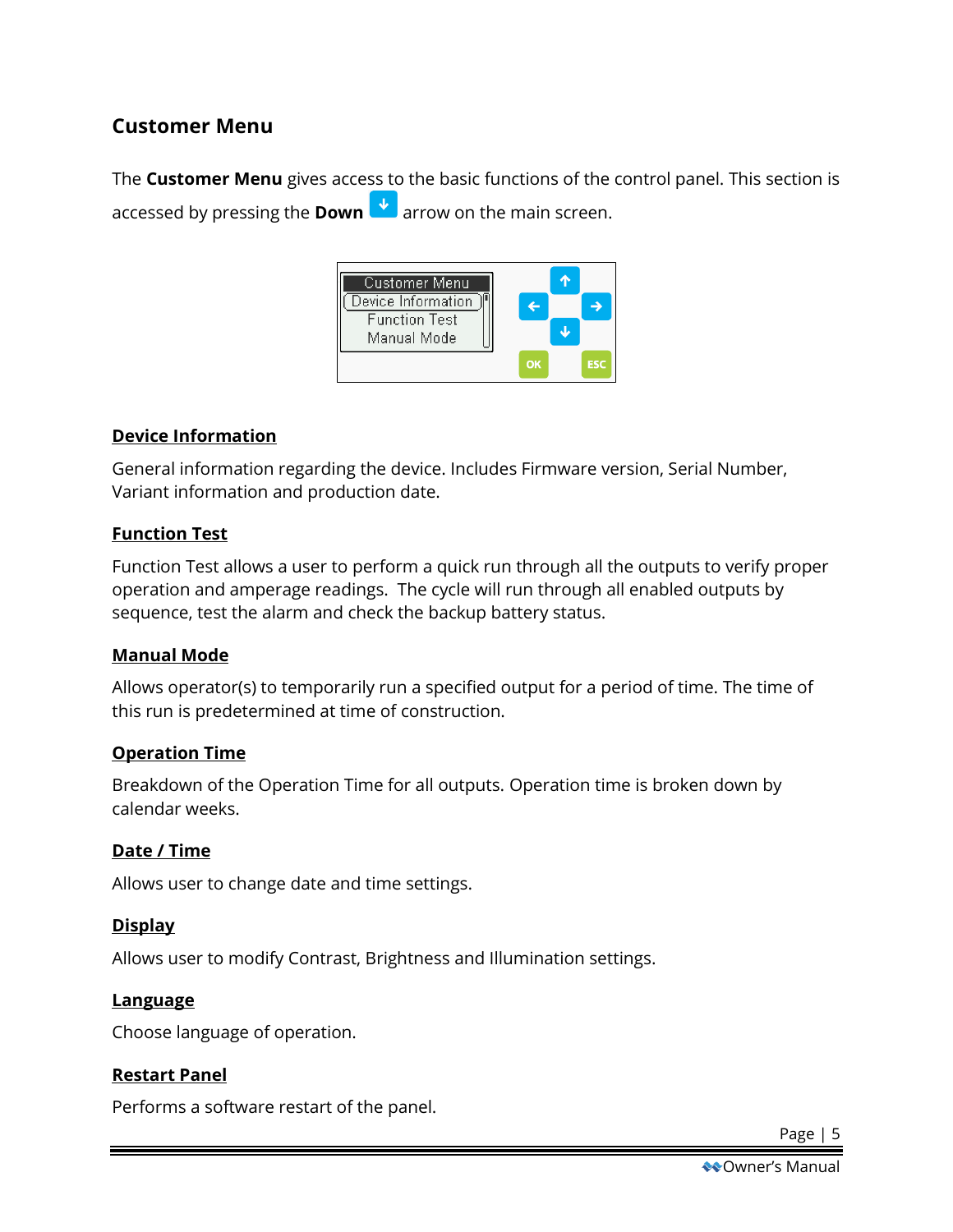### <span id="page-5-0"></span>**How to Perform Function Test**

**Function Test** allows a user to perform a quick run through all the outputs to verify proper operation and amperage readings. The cycle will run through all enabled outputs by sequence, test the alarm and check the backup battery status.

Once the user has accessed the **Customer Menu**, scroll **Down to** Function Test and Press **OK**



Scroll down **th** to **Start** Test and press **OK** <sup>ok</sup> . A pre-set delay will start counting down and the first Active output will turn ON.

The output will turn ON for the duration of the predetermine cycle. During this cycle the current of the output will also be displayed at the bottom of the screen.



If the user wishes to skip the output, or go ahead and move to the next output, **OK** can be pressed and the remaining cycle time for that output will be skipped. At the end of the Function Test cycle the visual/audio alarms, as well as the backup batteries will be tested.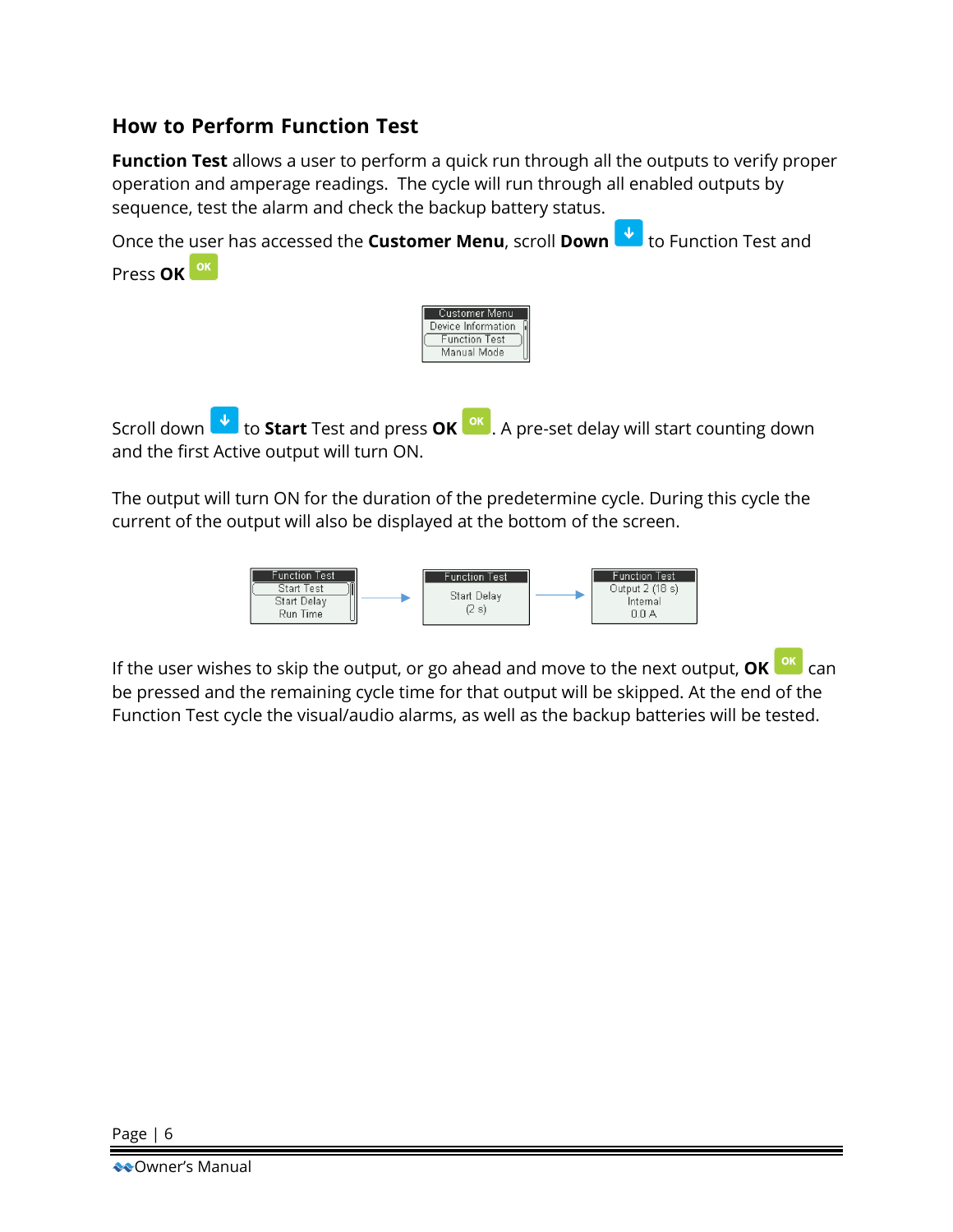## <span id="page-6-0"></span>**How to use Manual Mode**

**Manual Mode** allows operator(s) to temporarily run a specified output for a period of time. The time of this run is predetermined at time of construction.



In the **Manual Mode** menu scroll down to the **Output** you would like to control, Press **OK** to select.

Choose between Automatic, Always ON and Always OFF modes by scroll UP or Down. **Automatic** uses the predetermine settings of the Output. **Always ON**, **Always OFF** enables/disables the Output for a period of time, set by the manual run time setting. Once the Mode has been chosen, Press OK to enable. Press ESC to exit the Manual Mode Menu.